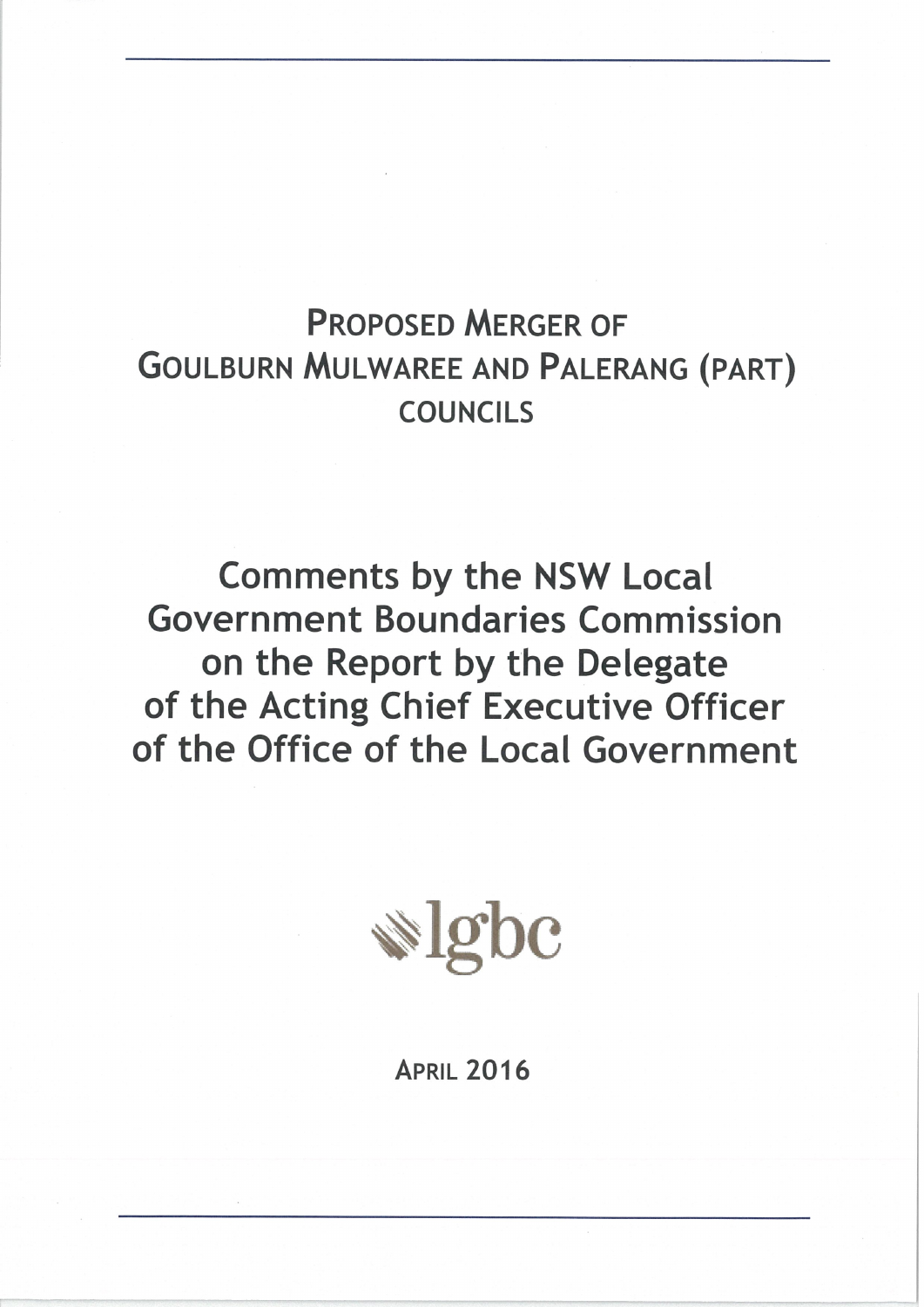

**Local Government Boundaries Commission GPO Box 5341** Sydney NSW 2001

The Hon Paul Toole MP Minister for Local Government Level 17 NE 52 Martin Place, SYDNEY NSW 2000

**Dear Minister** 

#### Proposed merger of Goulburn Mulwaree and Palerang (part) councils

The Local Government Boundaries Commission provides its comments on the Delegate's Report into the above merger proposal under section 218F(6) of the Local Government Act 1993.

Yours sincerely

Bot Sendof

RJ Sendt Chairperson 22 April 2016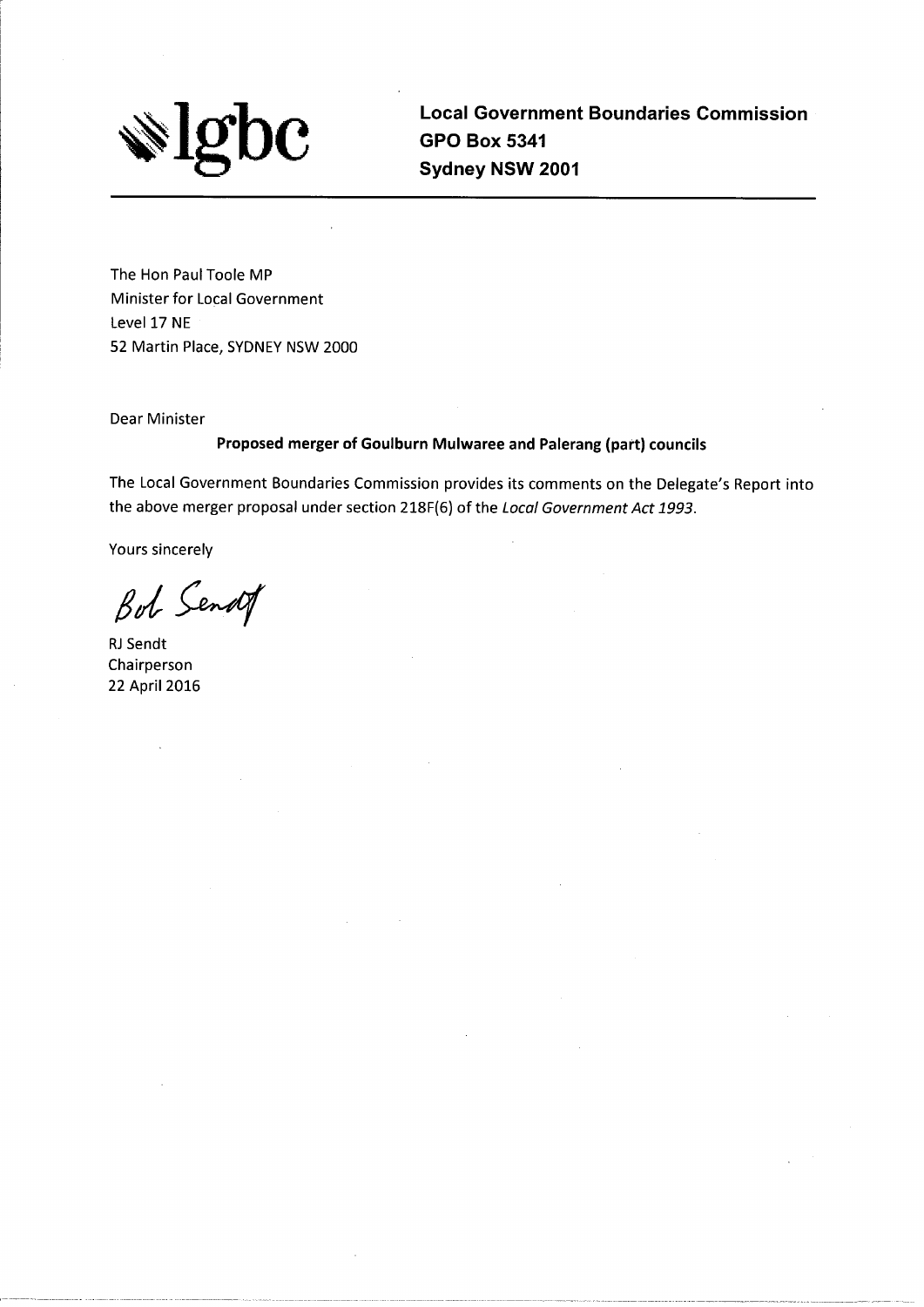## **1. Summary of Local Government Boundaries Commission comments**

The Boundaries Commission has reviewed the Delegate's Report on the proposed merger of Goulburn Mulwaree Council and Palerang Council (part) to determine whether it shows the legislative process has been followed and the Delegate has taken into account all the factors required under the *Local Government Act 1993* (the Act).

#### **The Commission has assessed that:**

- **the Delegate's Report shows that the Delegate has undertaken all the processes required by section 263 of the Act***,*
- **the Delegate's Report shows that the Delegate has considered all the factors required by section 263(3) of the Act, with the exception of the factor listed under subsection 263(3)(e5) (diverse communities), and**
- **the Delegate's recommendation in relation to the proposed merger is supported by the Delegate's assessment of the factors.**

## **2. Summary of the merger proposal**

On 6 January 2016, the Minister for Local Government referred a proposal to merge the local government areas of Goulburn Mulwaree and Palerang to the Acting Chief Executive of the Office of Local Government for examination and report under the Act. The following map shows the proposed new council area (shaded in green).



*Proposed merger of Goulburn Mulwaree and Palerang (part)*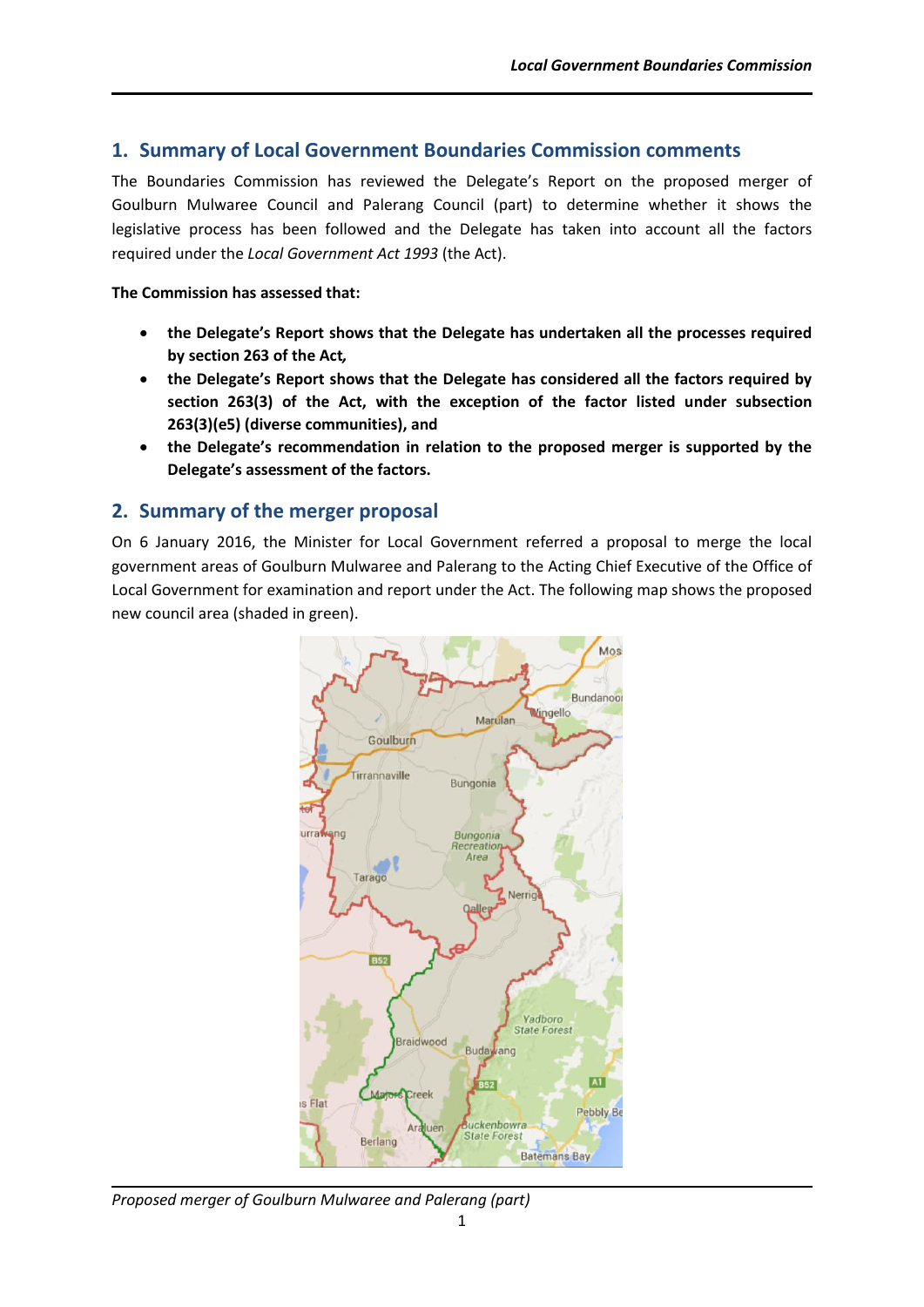| Council           | 2014   | 2031     |
|-------------------|--------|----------|
| Goulburn Mulwaree | 29.376 | 33,550*  |
| Palerang (part)   | 2.016  | $2,450*$ |
| Merged entity     | 31,392 | 36,000*  |

The proposal would have the following impacts on population across the two council areas.

Source: NSW Government Merger Proposal Berrigan Shire Council and Jerilderie Shire Council (part) January 2016; NSW Department of Premier and Cabinet

\*As estimated in merger proposal

The Acting Chief Executive delegated the function of examining and reporting on each of the proposals to a number of people, known as 'Delegates'. Delegates are required to examine and report upon each merger proposal rigorously and fairly. The examination process includes Delegates calling for submissions and holding a public inquiry on each proposed council merger. Delegates are to prepare a Report on the proposal and provide that Report to the Local Government Boundaries Commission.

## **3. Role of the Local Government Boundaries Commission**

The Local Government Boundaries Commission is an independent statutory authority constituted under section 260 of the Act. The Boundaries Commission examines and reports on any matter referred to it by the Minister in relation to the boundaries of local government areas and the areas of operation of county councils.

The Boundaries Commission has several functions under the Act. In the current context (where the Minister has elected to refer the proposal to the Office of Local Government, rather than the Boundaries Commission, for examination), the most relevant Commission functions are set out in section 218F(6) of the Act. This section requires:

- the Chief Executive to furnish the Report on the examination of the merger proposal to the Boundaries Commission for review and comment, and
- the Boundaries Commission to review the Report and send its comments to the Minister.

The Commission's role does not involve re-examining the advantages and disadvantages of the proposed mergers, accepting submissions or holding public inquiries.

# **4. Delegate's recommendations**

The Delegate's key recommendation is:

*"Having considered the Merger Proposal, the oral presentations to the Public Inquiry, the submissions presented by the Goulburn Mulwaree Council and the Palerang Council, the submissions from members of the public and organisations and other relevant material, and having regard to the factors set out in Section 263(3) of the Local Government Act the Delegate considered that the Minister's Merger Proposal should not proceed to implementation."*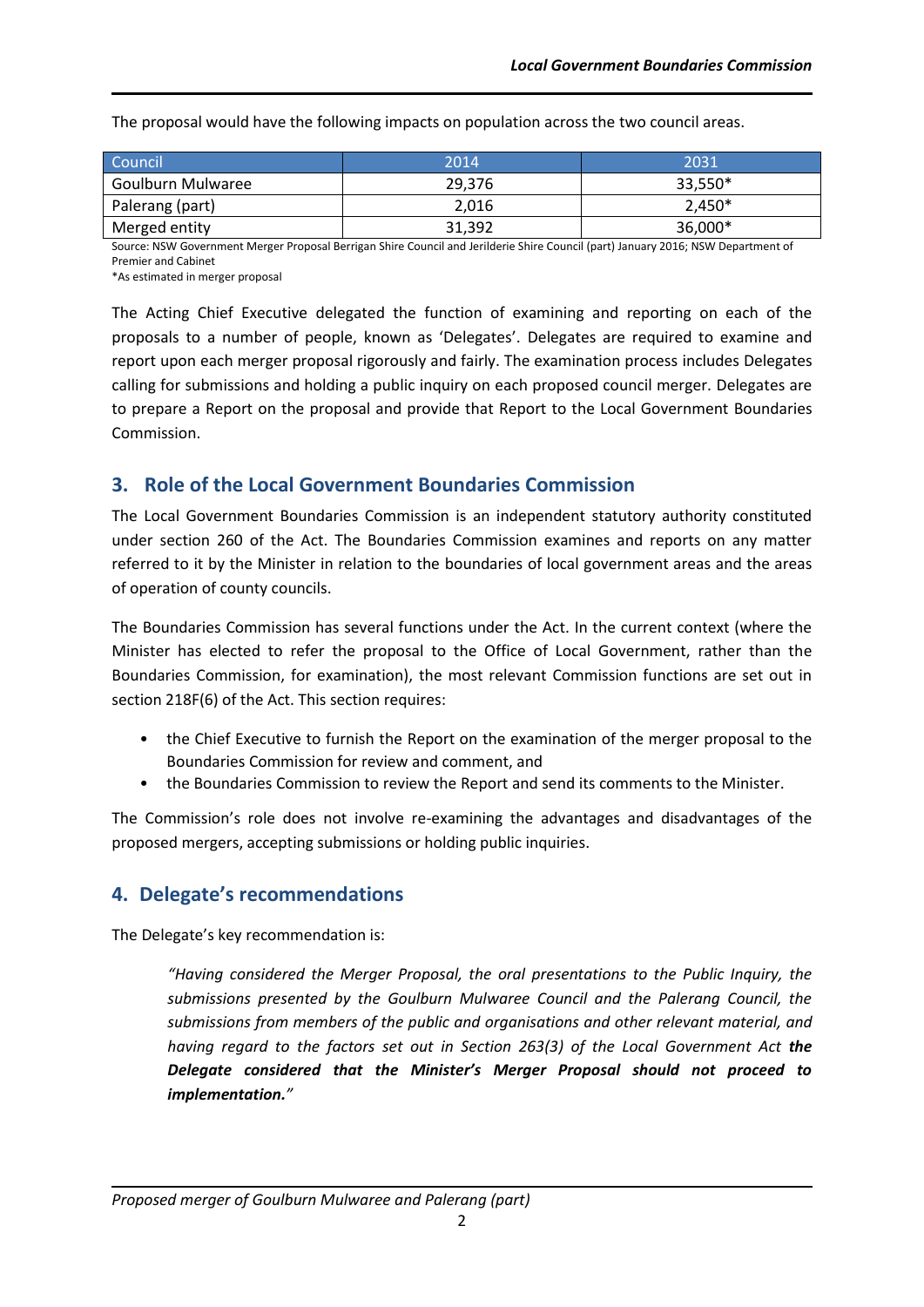# **5. The Commission's detailed comments**

## *5.1 Review of the process followed by the Delegate*

Under the Act, the Delegate is required to undertake certain processes in examining a merger proposal. These processes include holding an inquiry, allowing members of the public to attend meetings as part of the inquiry and calling for submissions. As part of its review of the Delegate's Report, the Commission has looked at whether these processes were followed.

In total the Delegate considered 137 written and verbal submissions from the public, community and other organisations and councils.

The Delegate held two public inquiries on 9 February 2016 at the Braidwood Services Club and the Goulburn Golf Club.

*The Commission's view is that the Delegate has met the relevant requirements.*

## *5.2 Review of the Delegate's consideration of the factors specified in the Act*

Under section 263(3) of the Act, the Delegate is required to have regard to a range of factors when considering a merger proposal.

*Overall, the Commission's view is that the Report shows that the Delegate appropriately considered all the factors, with the exception of diverse communities.*

The Commission has formed this view based on its review of the discussion presented in the Delegate's Report. The Commission specifically considered whether the extent of that discussion adequately canvassed the range of issues raised in the written submissions made to the Delegate, the views expressed at the public hearings and other information that would have been available to the Delegate.

The Commission makes the following comments relating to each factor:

# *5.2.1 Financial factors*

Section 263(3)(a) of the Act requires the Delegate to have regard to:

*"the financial advantages or disadvantages (including the economies or diseconomies of scale) of any relevant proposal to the residents and ratepayers of the areas concerned".*

The Delegate considered the KPMG modelling showing that the new council would have the potential to generate net financial savings of more than \$7 million over 20 years, and that the proposed merger is expected to generate, on average, around \$800,000 in net savings every year from 2020 onwards. However the Delegate noted the criticisms of the assumptions used by KPMG in assessing potential savings and merger costs.

The Delegate also noted the submission from Goulburn Mulwaree Council that the area of Palerang proposed to be merged currently yields \$1.95 million or 23.6% of the Palerang Council's general rate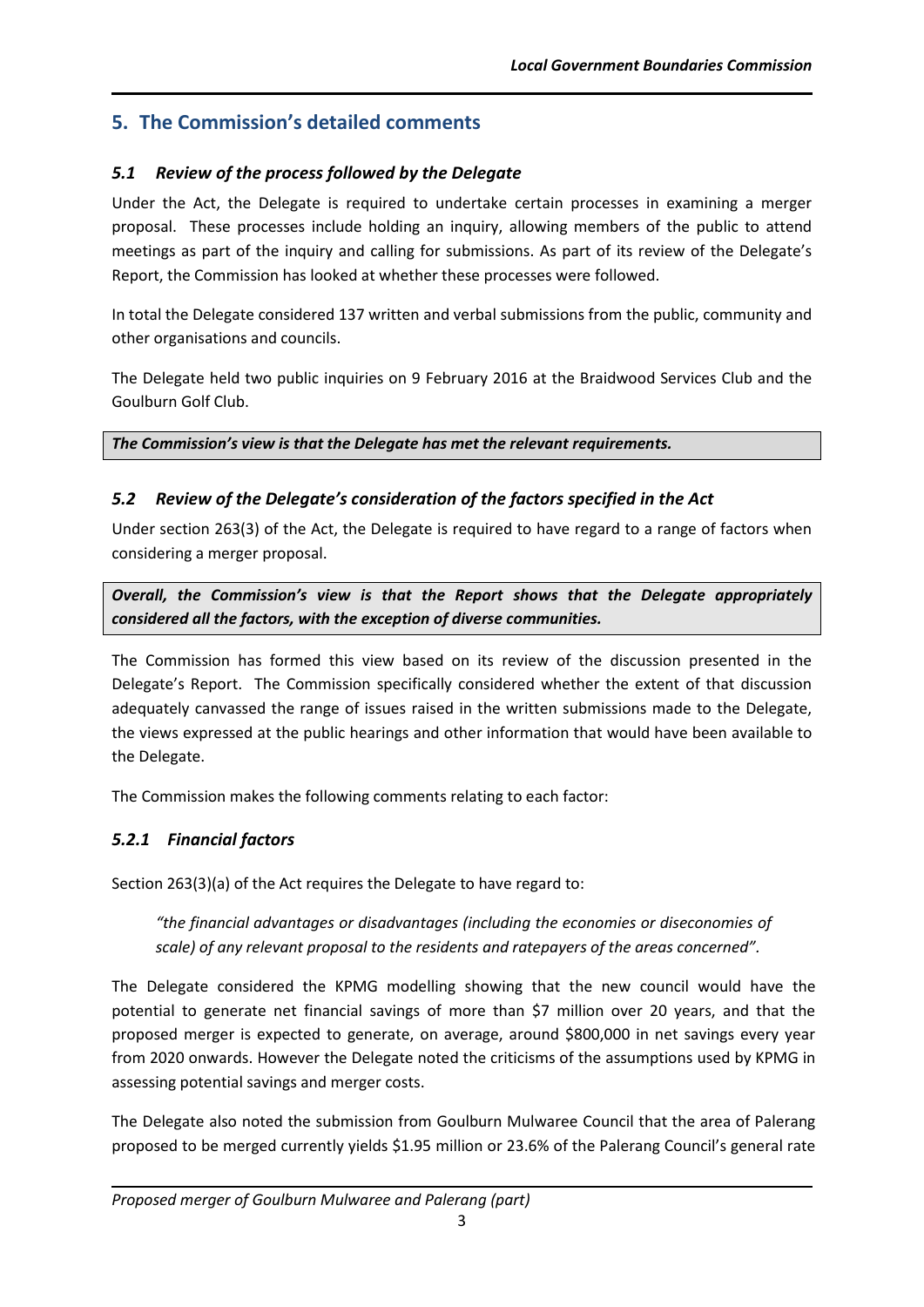revenue. The Council also claims that in a merger the new Council would take on employee costs of \$3.52 million for that part of Palerang proposed to be merged, and that this would result in an annual operating loss of \$516,000.

Palerang Council stated "actual revenues and costs are not related in any way to either the relative size of the population or even the geographic area involved. The valuation of the land involved is relatively low, the area includes a disproportionately large length of rural road infrastructure and employee numbers are relatively high due to the provisions of Section 218CA of the Act that have applied since the creation of the Palerang LGA. As a consequence, the more accurate forecast result is a substantial operating loss, of the order of \$4m".

The Delegate stated his belief that the potential net savings modelled by KPMG are minimal and at odds with the rigorous financial assessments by Goulburn Mulwaree Council and Palerang Council. The latter Council estimated that an annual deficit of approximately \$3.8 million would be passed to Goulburn Mulwaree Council should the merger proceed.

The Report noted that Goulburn Mulwaree Council was assessed by IPART as not meeting the financial sustainability benchmark. The Council stated that it is working towards improving its financial capacity and sustainability and merging with part of Palerang will place a financial burden on it and severely detract from the Council's ability to achieve the benchmark.

The Delegate concluded that the merger would not improve the financial capacity of an enlarged Goulburn Mulwaree Council; the provisions of Section 218CA of the Act would constrain the new Council's staffing arrangements and service capability; the Merger Implementation Grant of \$5 million would cover start-up costs and there are many infrastructure projects that could benefit from the \$10 million allocation from the Stronger Communities Fund.

### *The Commission's view is that the Delegate adequately considered the issues under this factor.*

## *5.2.2 Communities of interest*

Section 263(3)(b) of the Act requires the Delegate to have regard to:

*"the community of interest and geographic cohesion in the existing areas and in any proposed new area".*

The Delegate noted that around two-thirds of submissions received addressed communities of interest and geographical cohesion issues resulting from the proposed boundary alignment to split the Palerang Council area. Almost 48 per cent of public submissions highlight the likelihood of negative impacts resulting from splitting the village of Majors Creek and Araluen valley between two new local government areas. Any support was conditional upon a satisfactory resolution of the splitting. Practical implications of the proposed split were that access roads and residential letter boxes will not be located in different local government areas to homes.

The Delegate noted that many other submissions opposing the proposal highlighted the loss of cohesion and geographical connection of small satellite villages and communities with Braidwood, their historical community focal point.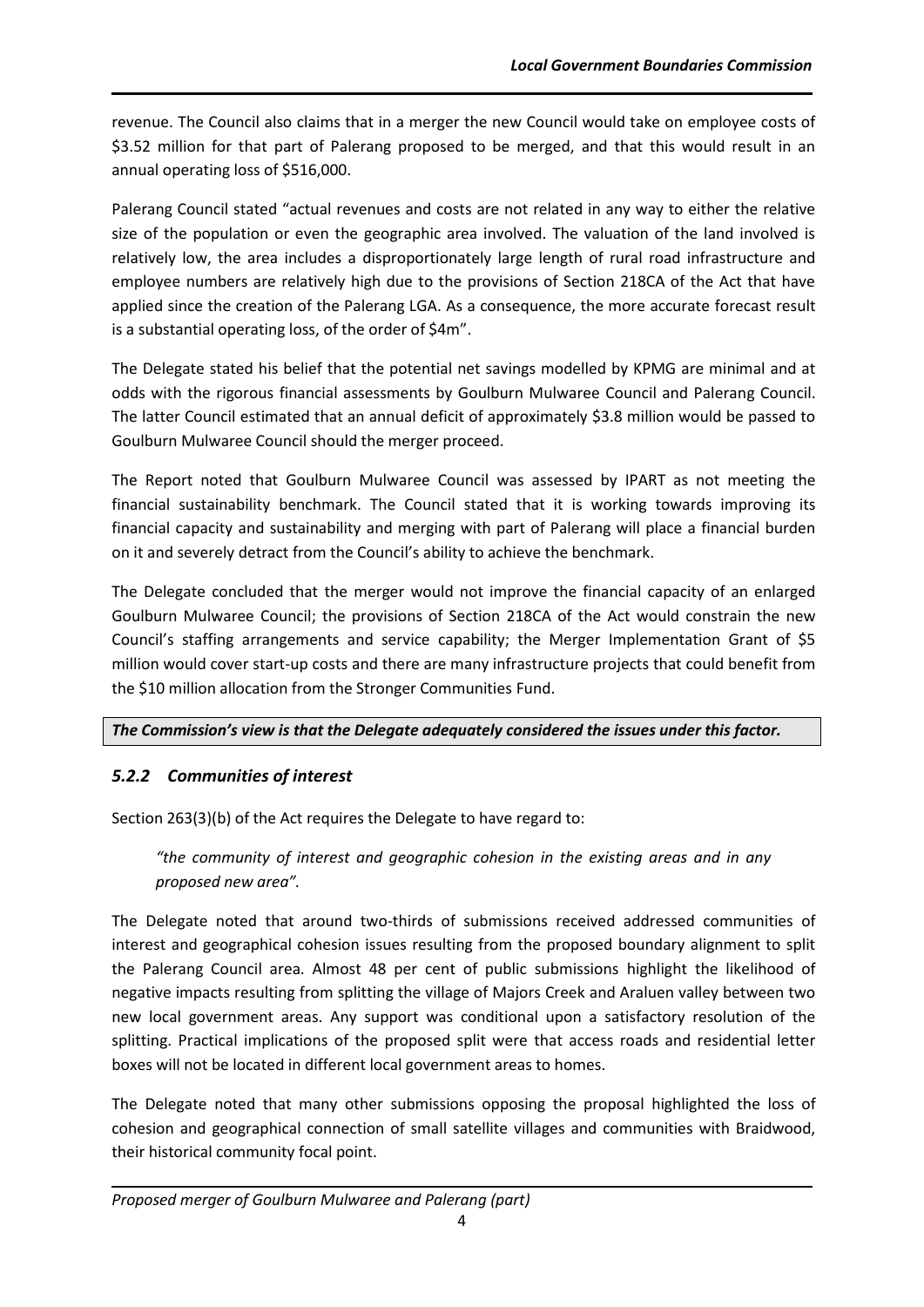The Delegate stated that a petition received with 538 signatories and many submissions pointed out that the proposed boundary line is flawed as it should have followed the ridge line, the former Tallaganda boundary. Submitters believe this would see Braidwood and its surrounding districts merged with Goulburn Mulwaree, and avoid division of a single functional entity on Braidwood and surrounding districts.

The Delegate noted that the Report is restricted to the Minister's Proposal. Boundary adjustment which would transfer land in the vicinity of the Araluen Valley to Eurobadalla Shire Council may constitute a new proposal under section 218F(7)(b) of the Act. If there is a desire to pursue this boundary alteration in the future it should be taken up with the appropriate Council.

The Delegate is of the view that the Proposal is contrary to maintaining communities of interest and geographic cohesion particularly in the village of Majors Creek and the Araluen Valley.

*The Commission's view is that the Delegate adequately considered the issues under this factor, while noting the limited analysis.*

# *5.2.3 Historical and traditional values*

Section 263(3)(c) of the Act requires the Delegate to have regard to:

*"the existing historical and traditional values in the existing areas and the impact of change on them".*

The Report noted that Goulburn was proclaimed to be Australia's first inland city in 1863. Braidwood is a heritage listed town with a large number of significant buildings of the early colonial and Victorian periods. The proposed expanded area contains many links to Australia's early history, including Tarago with its historic buildings and Araluen and Majors Creek whose gold rush histories ran in parallel through the second half of the 19th century.

The Delegate noted submissions that addressed the historical and traditional linkages of Braidwood and the former Tallaganda Shire to Goulburn, with submissions citing over 170 years of shared sheep grazing and farming history. Other submissions highlighted the more recent arrival of the creative economy in the Braidwood district.

The Delegate observed that number of presenters indicated that newcomers to the area value the history and lifestyles enjoyed in the area. It was also mentioned that the younger generations gravitate towards Canberra for commerce, retail, education, health and entertainment rather than to Goulburn.

The Delegate concluded that, while the boundary does split the historic 'gold rush' area, on balance the Proposal has limited adverse impact on the historical and traditional values in the existing areas.

### *The Commission's view is that the Delegate adequately considered the issues under this factor.*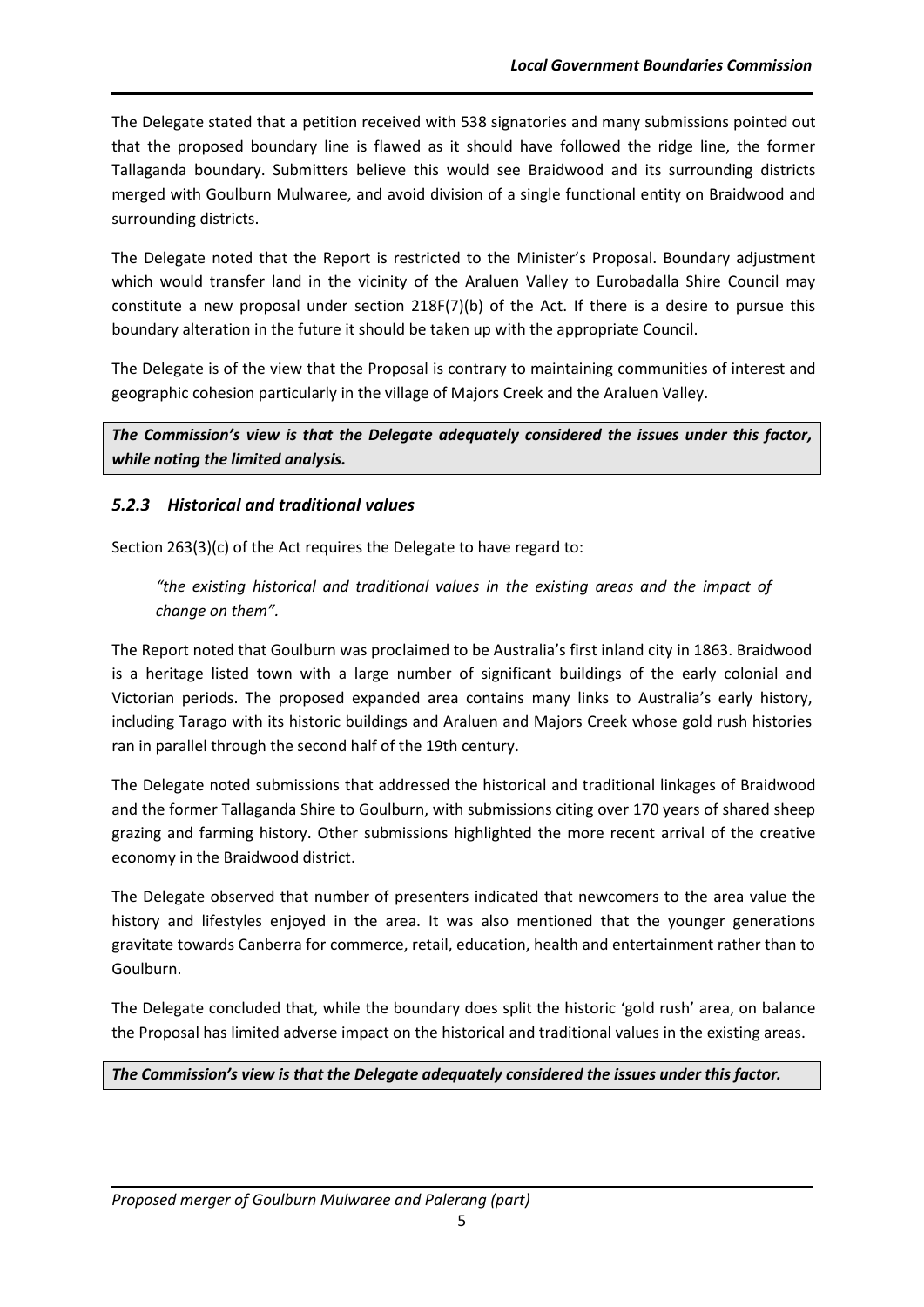## *5.2.4 Attitudes of residents and ratepayers*

Section 263(3)(d) of the Act requires the Delegate to have regard to:

*"the attitude of the residents and ratepayers of the areas concerned".*

The proposal generated 36 oral presentations to the Public Inquiry and 101 written submissions, including two petitions. The Delegate indicated that the vast majority of residents and ratepayers opposed the merger for a range of reasons, including:

- the process followed by the NSW Government, including the lack of information and community consultation;
- a lack of confidence in the financial advantages quoted;
- a lack of due-diligence in the proposed boundary alignment through Araluen and Majors Creek.

Despite their opposition, the Report stated that the majority of submitters offered alternative merger suggestions as a 'second preference' should amalgamations be deemed essential, suggesting as alternatives:

- merger of the former Tallaganda Shire area with Goulburn Mulwaree;
- merger of the whole of Palerang with Goulburn Mulwaree;
- merger of the whole of Palerang with Queanbeyan;
- boundary adjustments bringing Araluen and Neringla into Eurobodalla Shire.

The Delegate stated that the majority of the submissions related to the boundary and financial issues which are documented in other parts of his Report. He noted that residents and ratepayers generally do not support the proposal.

#### *The Commission's view is that the Delegate adequately considered the issues under this factor.*

#### *5.2.5 Elected representation*

Section 263(3)(e) of the Act requires the Delegate to have regard to:

*"the requirements of the area concerned in relation to elected representation for residents and ratepayers at the local level, the desirable and appropriate relationship between elected representatives and ratepayers and residents and such other matters as it considers relevant in relation to the past and future patterns of elected representation for that area".*

The Report stated that around 20% of submissions cite elected representation under a merger Council as a reason to oppose the Proposal. The most common grounds for opposition were:

 reduced Councillor to resident ratios, particularly for Palerang Council, with one submission arguing that smaller Councillor to resident ratios allow councillors to work in their local communities, use community facilities, and thereby understand and respond to the needs of ratepayers;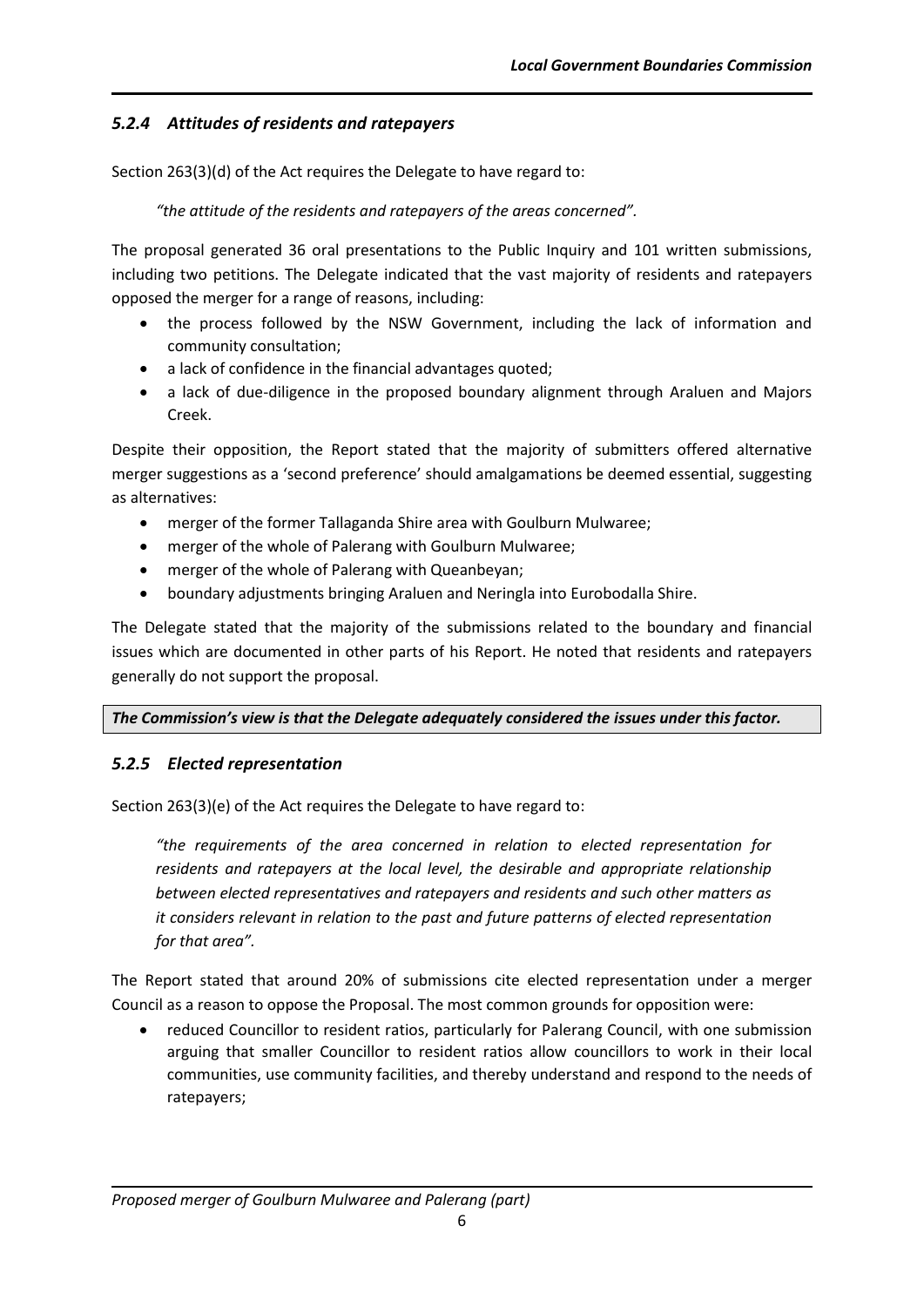the likelihood and effectiveness of representation for Braidwood and districts under a citybased Council, which will "permanently subordinate" the former Palerang residents in the new Council.

It was noted by the Delegate that both Council submissions highlighted the cooperative relationships between elected representatives and local community volunteers, for example through the use of section 355 committees to assist in council work.

The Delegate stated that nine councillors could administer the merged local government area and would only slightly increase the number of residents per Councillor in the Goulburn Mulwaree LGA but double the number in the Palerang area under consideration. He also noted that the rural part of Goulburn Mulwaree LGA is represented by a third of the Councillors on that Council. Both Councils have good models for community involvement which a new Council could build on.

#### *The Commission's view is that the Delegate adequately considered the issues under this factor.*

#### *5.2.6 Service delivery and facilities*

Section 263(3)(e1) of the Act requires the Delegate to have regard to:

*"the impact of any relevant proposal on the ability of the councils of the areas concerned to provide adequate, equitable and appropriate services and facilities".*

The Delegate noted that approximately 36% of submissions cited service delivery impacts as grounds to oppose the merger. Submissions discussed:

- Expected long term service delivery disruption to the new Council, with reference to the years of rebuilding that took place following the merger creating Palerang Council in 2004. One submission suggested ongoing service deficits experienced in the Mulwaree areas since merging with Goulburn.
- Accessibility of rural communities to city-based Council services, with suggestions of undesirable driving distances exceeding 1 hour 30 minutes to Goulburn and Queanbeyan from the southern-most reaches of the proposal area.
- The loss of Braidwood as a key local service centre for its surrounding district. One submission noted that residents in the Bombay and Farringdon area will be unable to use the tip at Braidwood unless paying for it, and that rates paid in this area will not translate into services delivered due to prohibitive distances to Queanbeyan-based services.
- Disjointed service delivery in the villages of Araluen and Majors Creek and surrounds created by the division between two local government areas, with Council planning rules, garbage collection and road maintenance most commonly raised.

The Delegate noted that both Councils have a good record in service provision. However, he concluded that the forecast negative financial benefit of the Proposal meant that a new Council would have difficulty in maintaining service levels and little opportunity for service equalisation.

*The Commission's view is that the Delegate adequately considered the issues under this factor.*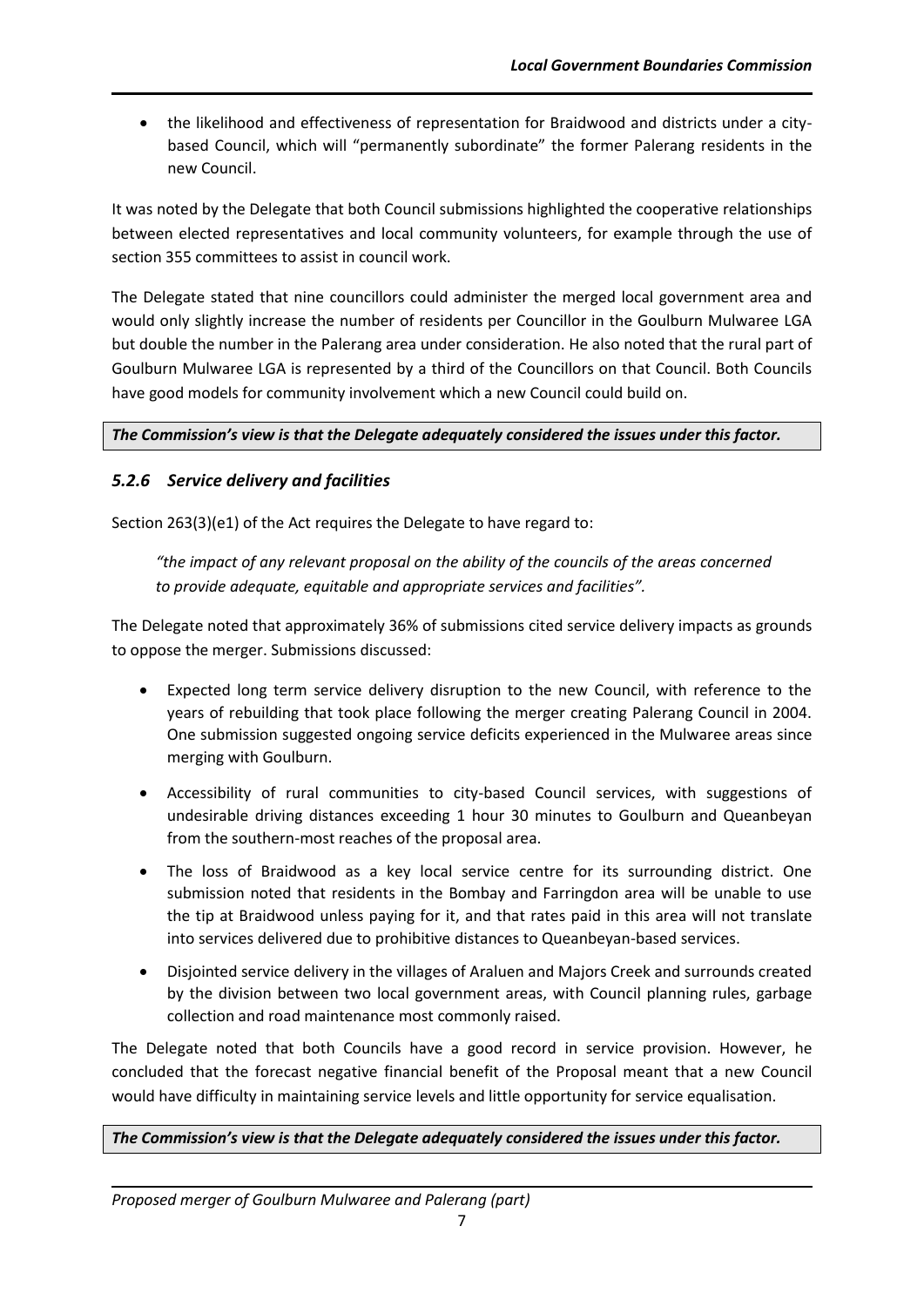# *5.2.7 Employment impacts on staff*

Section 263(3)(e2) of the Act requires the Delegate to have regard to:

"the impact of any relevant proposal on the employment of the staff by the councils of *the areas concerned".*

The Delegate stated that section 218CA of the Act is a major constraint to achieving efficiencies in the Proposed LGA. He noted that the 47.3 FTE Palerang staff in the area proposed to be transferred are employed in rural towns and as such these positions are protected under section 218CA so that any staff reductions would have to occur in the existing Goulburn Mulwaree Council area. This would obviously impact on the ability of a new Council to equalise services and achieve efficiencies.

The Report stated that the combination of the negative financial impact of the Proposal and the protection provided under the Act will over time have a major impact on staff available to provide services, the ability to employ apprentices and trainees and the opportunities for the development of staff.

The Delegate concluded that section 218CA will lead to issues associated with the location of staff and if staff who provide services in Goulburn are the first to be reduced there will be either a reduction in service levels at Goulburn or increased travelling time and cost for Palerang staff to undertake the service.

*The Commission's view is that the Delegate adequately considered the issues under this factor.* 

## *5.2.8 Rural impacts*

Section 263(3)(e3) of the Act requires the Delegate to have regard to:

### *"the impact of any relevant proposal on rural communities in the areas concerned".*

The Delegate noted that many submissions mentioned the impact on rural communities particularly the splitting of the village of Majors Creek and Araluen Valley. He stated that Braidwood needs the Council presence for its economic viability as the Council is the major employer in the town and the loss of staff would impact on the town's sustainability. The Delegate noted that section 218CA will provide protection to the 47 plus staff employed by Palerang Council based at Braidwood.

The Report noted the argument by Palerang Council that many of its staff are engaged in roads construction and maintenance through contracts with Roads and Maritime Services. This means that the funding of their employment comes from the State Government. Loss of a contract may have an impact on the number of people employed by the Council.

The Delegate stated that both councils have a good record and experience in delivering services to rural communities, and that the retention of a Council presence at Braidwood is important for the economic wellbeing of the town.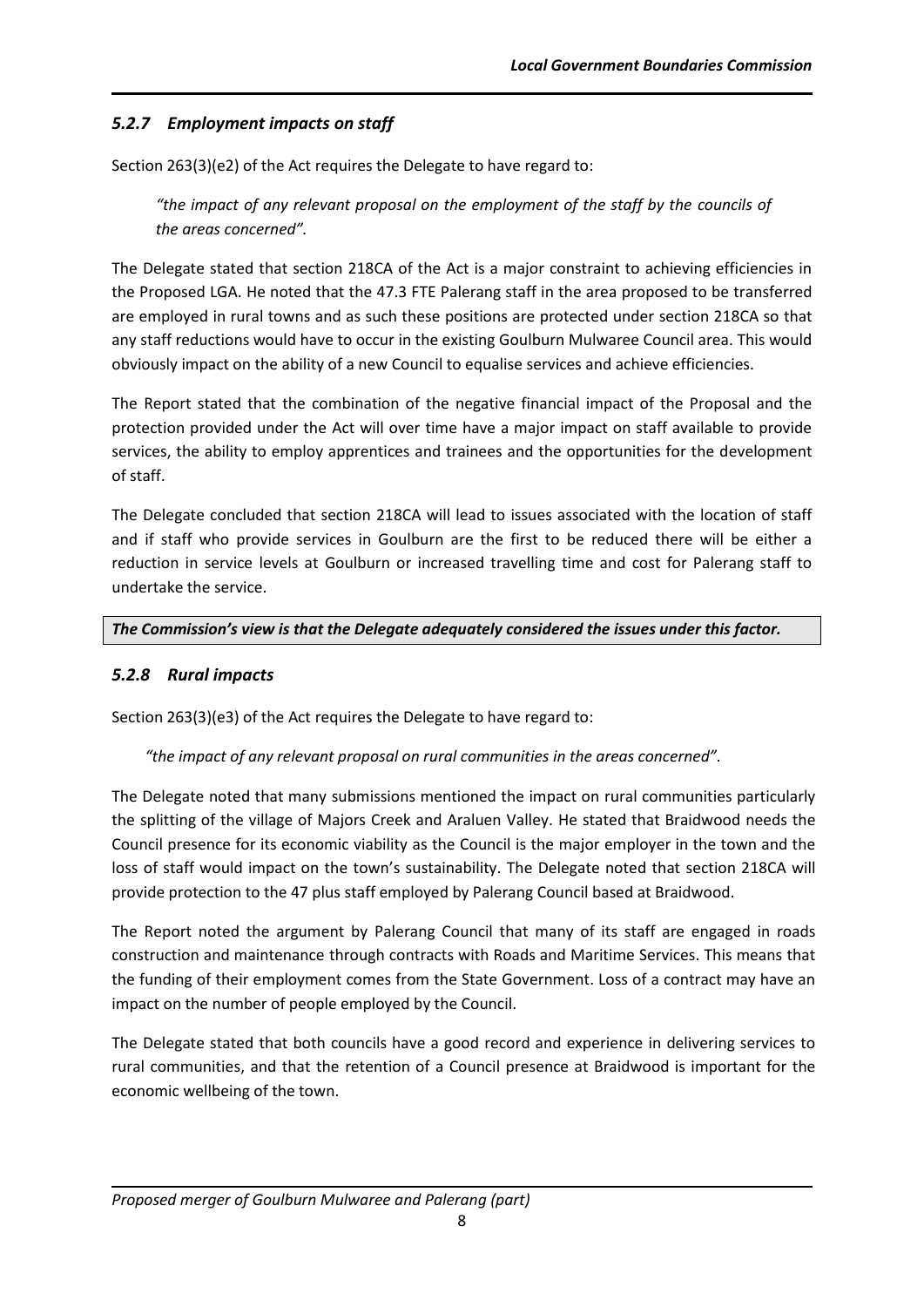The Delegate concluded that the financial capacity of a new Council would impact on its ability to provide services to rural communities, and that the financial analysis of the merger proposal reveals that an expanded Council would not have the financial capacity to maintain service levels.

#### *The Commission's view is that the Delegate adequately considered the issues under this factor.*

### *5.2.9 Wards*

Section 263(3)(e4) of the Act requires the Delegate to have regard to:

*"in the case of a proposal for the amalgamation of two or more areas, the desirability (or otherwise) of dividing the resulting area or areas into wards".*

The Delegate noted that neither Goulburn Mulwaree nor Palerang councils is currently divided into wards. He observed that whilst a number of submissions highlighted a need for fair representation across a council area that contained a large urban population and rural communities, only a small number specifically considered the need for wards in the merged Council. The Report noted the argument in one public submission that the creation of wards should be subject to further community discussion to secure representation for eastern Palerang, citing the former Tallaganda Shire adoption of a ward structure, but also noted other submissions rejecting wards, both in a general sense and as a result of previous decisions of the Palerang community.

The Delegate's conclusion was that, if the merger proceeds, Councillors should be elected at large (i.e. from an undivided area). The rural part of the current Goulburn Mulwaree LGA is represented by a third of the Councillors on that Council and as such rural representation can be reasonable without a ward system. Both councils have good models for community involvement which a new Council could build on.

### *The Commission's view is that the Delegate adequately considered the issues under this factor.*

### *5.2.10 Opinions of diverse communities*

Section 263(3)(e5) of the Act requires the Delegate to have regard to:

*"in the case of a proposal for the amalgamation of two or more areas, the need to ensure that the opinions of each of the diverse communities of the resulting area or areas are effectively represented".*

The Delegate noted that a petition received highlighted the diversity and needs of the community by stating:

*"some of us own and operate small to medium enterprises across industry. Some of us create skilled and unskilled employment. Some of us are education and health professionals, scientists, technologists, engineers, tradespeople, creatives, artists, farmers, biotech and agribusiness specialists. Some of us commute to Canberra, the coast and Goulburn, others work locally … we hold the diversity of opinion, experience,*